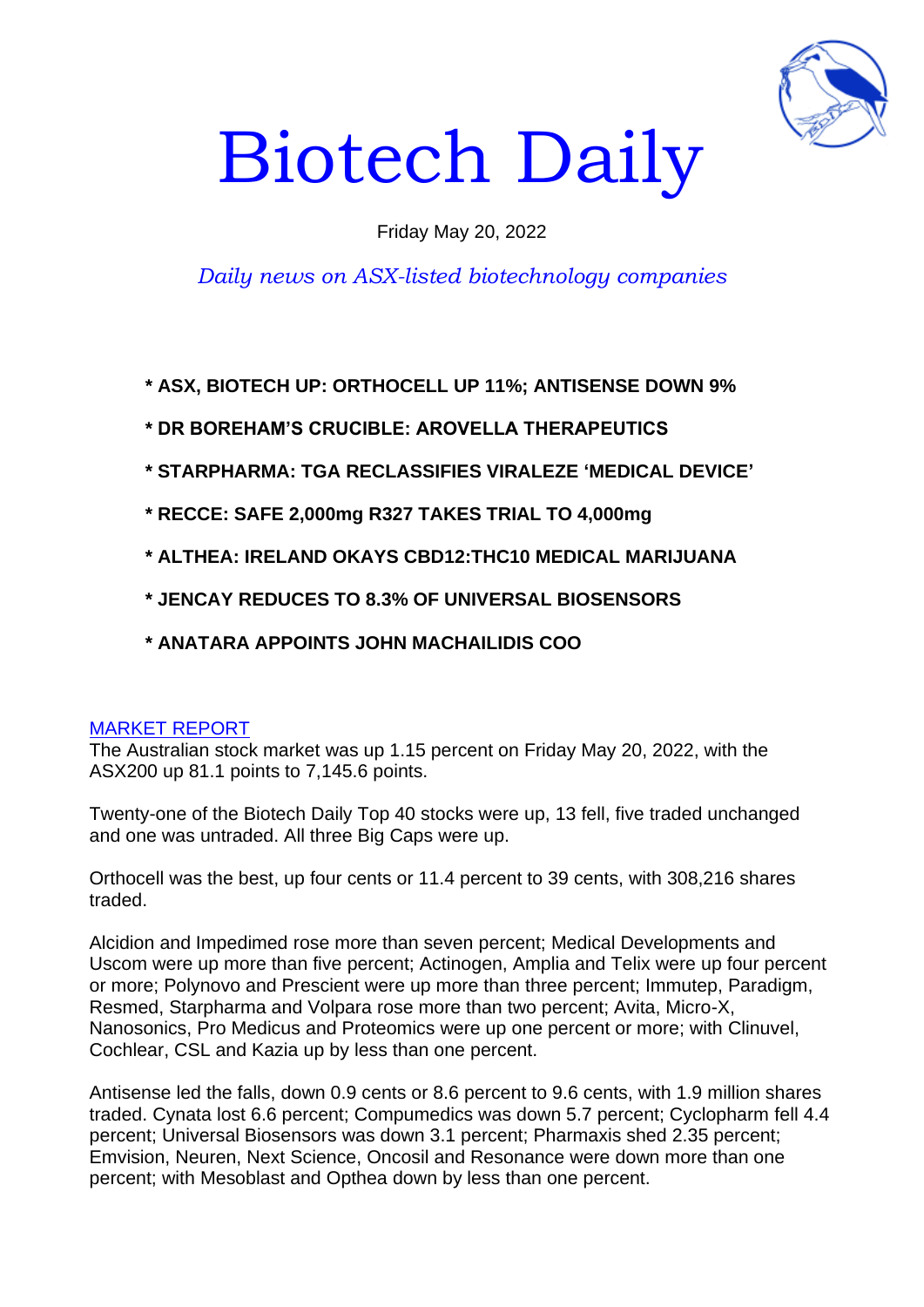# DR BOREHAM'S CRUCIBLE: AROVELLA THERAPEUTICS (FORMERLY SUDA)

# **By TIM BOREHAM**

# **ASX code:** ALA

**Share price:** 3.6 cents; **Shares on issue:** 658,203,648; **Market cap:** \$23.7 million

**Chief executive officer:** Dr Michael Baker

**Board\*:** Paul Hopper (chair), Dr Baker, David Simmonds, Dr Debora Barton, Dr Elizabeth **Stoner** 

\*David Phillips resigned from the board in January 2022.

**Financials (March quarter 2022):** receipts \$22,000, net cash outflows \$2.47 million, cash on hand \$8.12 million, quarters of available funding 3.3

**Identifiable major shareholders:** Merchant Funds Management 7.9%, Mann Beef Pty Ltd 3.0%, Zerrin Investments 2.1%, Dylide Pty Ltd 1.9%

When biotech entrepreneur Paul Hopper took over the chair of the spray-mist drug delivery house Suda Pharmaceuticals in September 2019, we all knew the corporate status quo would not last for long.

Sure enough, the country's busiest biotech entrepreneur installed his own CEO - Dr Michael Baker - and declared the company was pursuing too many small programs without a sharp commercial focus.

Having pivoted before the term became fashionable, Suda is barely recognizable, as the company pursues one of Mr Hopper's specialties: acquired immune-oncology programs.

"When I joined the company, I don't think it was going exactly where it needed to go, there's been a bit of a turnaround," Dr Baker says.

The company hasn't exactly abandoned its oral delivery programs, but they've been whittled down to one well-advanced lead indication - insomnia - and a couple of other strands.

## **What's in a name?**

In October last year Suda changed its name to Arovella, which derives from arrow (as in targeted drug delivery) and novel (as in novel therapies).

Whatever the derivation, it's a nice name that rolls off the tongue.

The company was initially known as Eastland Medical, which was incorporated in 1999 and listed in 2001.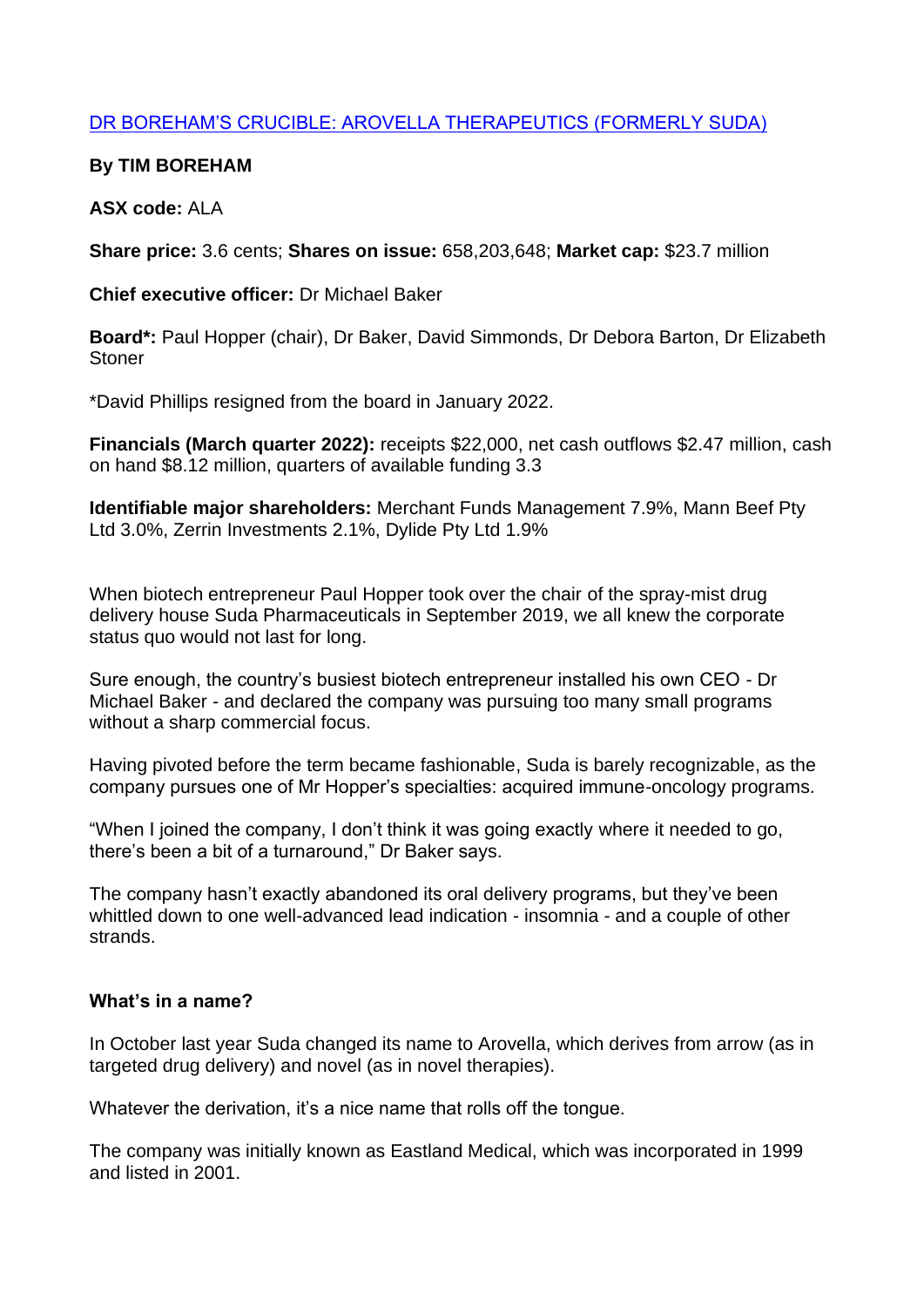The troubled Eastland changed its name to Suda in 2012, but Suda remained lumbered with historical baggage, including a patent-related damages claim resulting in a \$13 million settlement.

In September 2019, Suda announced Mr Hopper as its chair and the departure of chief executive Stephen Carter after nine years at the helm.

Dr Baker previously was an investment manager with Bioscience Managers.

# **Natural born thrillers**

Arovella's corporate thrills and spills now will revolve around the immune-oncology platform, with the oral spray side generating short term revenues to keep the lights on.

Broadly - very broadly - Arovella plays in the sexy field of Car-T therapies, as does Mr Hopper's recently listed Chimeric Therapeutics and Prescient Therapeutics.

CAR stands for chimeric antigen receptor and T refers to T-cells.

In June 2021 Arovella signed a deal with Imperial College London to acquire a cell therapy platform called invariant Natural Killer T, or iNKT.

(This should not to be confused with Oliver Stone's blood-splattered 1994 celluloid effort called Natural Born Killers, which used gratuitous violence to convey an anti-violence message).

Dr Baker said the company had been looking at several expansion activities. But the program appealed because of Imperial College's lofty status and the shovel ready - or rather lab ready - nature of the asset.

"You don't have to reinvent the wheel on these things," he says.

In December 2021, the company then acquired a separate program from Texan cancer centre MD Anderson, called a DKK1 peptide-targeting monoclonal antibody.

The asset, poetically monikered DKK1-Car/mAb is the first to target DKK1, a biomarker of several forms of blood and solid cancers.

In April this year, Arovella entered a manufacturing agreement with Q-Gen Cell Therapeutics, by which Q-Gen makes the Car19-iNKT cells for the clinical trials.

Dr Baker describes iNKT cells as "one of the most potent, naturally occurring immune cells."

The core idea with the iNKT program is that the cells are genetically reprogrammed to attack the specific cancer markers called CD19 and Cd1d.

The company intends to combine both assets to target multiple myeloma (where DKK-1 is highly expressed) and then explore "different receptors for different targets".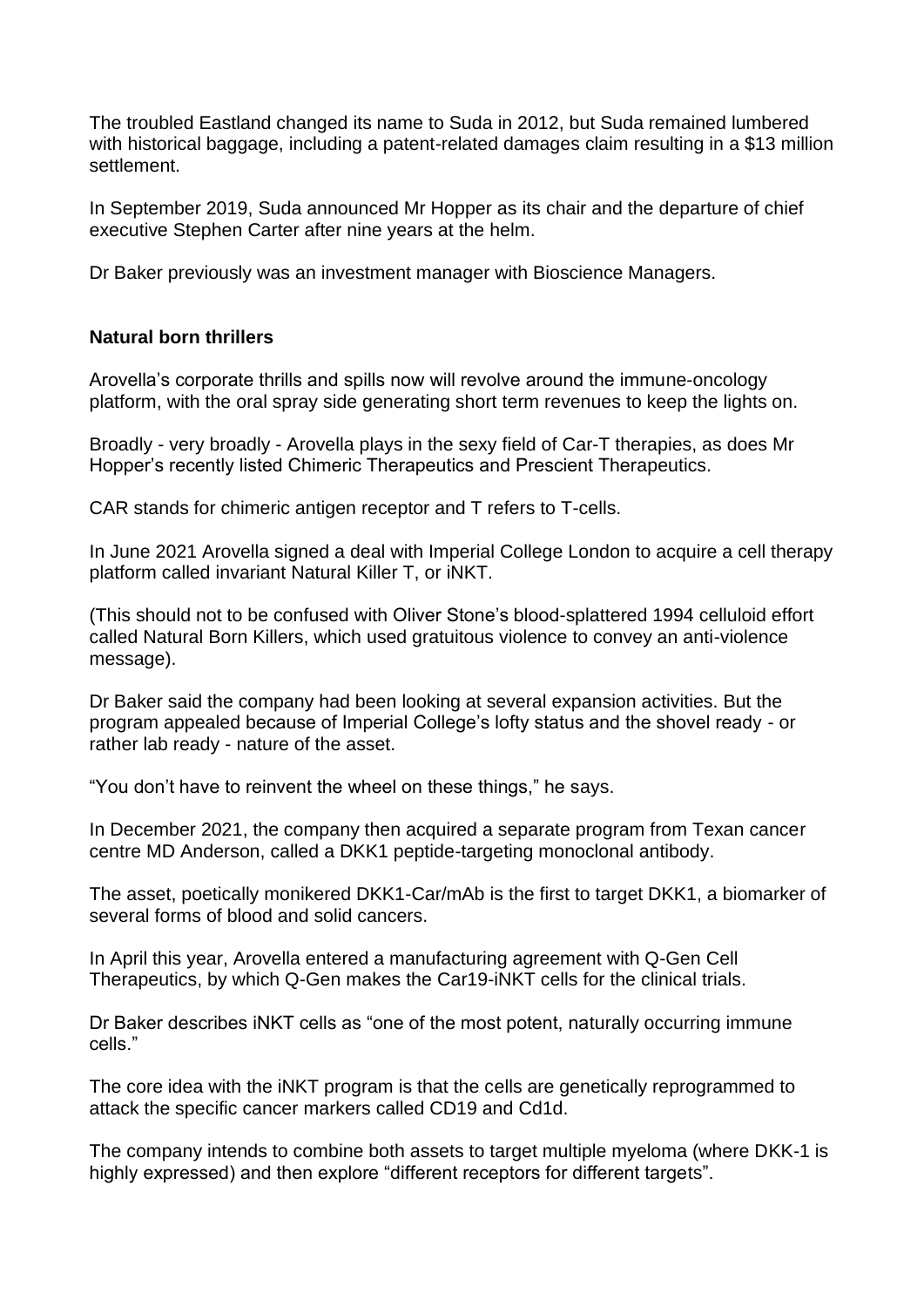# **Avoiding the pain of rejection**

A feature of the iNKTs is that they are suitable for off the shelf (allogeneic) therapies, as opposed to tissue taken from the patient (autologous).

To avoid the problem of rejection and graft-versus-host diseases (GvHD), current approved therapies are autologous. But if the patient is over 60 years and has undergone chemotherapy or radiotherapy, the cell quality is unlikely to be top-notch.

Also, T-cells vary between people and they need to be genetically engineered.

But Arovella's T-cells are monomorphic - they exist in only one form. "That means I can give my iNKT cells to you and you won't get GvHD," Dr Baker says. "Not only do they not cause GvHD, they protect against it."

## **Zolpimist: a real sleeper**

Arovella's oral delivery is based on its hydrotope (water soluble) platform called Oromist, which is about reformulating common drugs into oral sprays in order to be more effective. After all, absorption through the mouth lining is a more direct route to the blood stream than the stomach.

Suda had been developing oral (spray-mist) delivery versions of common drugs used for insomnia, cancer, migraines, malaria, erectile dysfunction and medicinal cannabis.

Close to being commercialized, Zolpimist re-works zolpidem tartrate, which is widely prescribed in tablet form as Ambien (in the US) or Stilnox (Australia).

In July 2021, Suda won Australian Therapeutic Goods Administration (TGA) assent for Zolpimist, the first jurisdiction to approve Zolpimist outside North America.

In October 2021, Chile's Ministry of Health approve Zolpimist, the first approval for big pharma distributor Teva which holds the rights for Mexico, Chile and Brazil.

In August last year, Mitsubishi Tanabe Pharma Korea decided not to pursue a licence and supply agreement for South Korea, citing problems with the country's drug regulator.

But as one door closes, another opens. A day after announcing the South Korean setback, the company revealed a compact with Stada Pharma, an arm of the German based Stada Group, for the Australian rights. The deal involved Arovella pocketing a \$170,000 payment, with a \$40,000 milestone on regulatory approval and a 10 percent royalty on sales.

While Zolpimist is already listed on the Australian Register of Therapeutic Goods, Arovella believed it did not have the resources to distribute a drug.

And in case you're wondering why we haven't mention North America: the rights to Zolpimist there are owned (completely separately) by the Colorado-based Aytu Bioscience.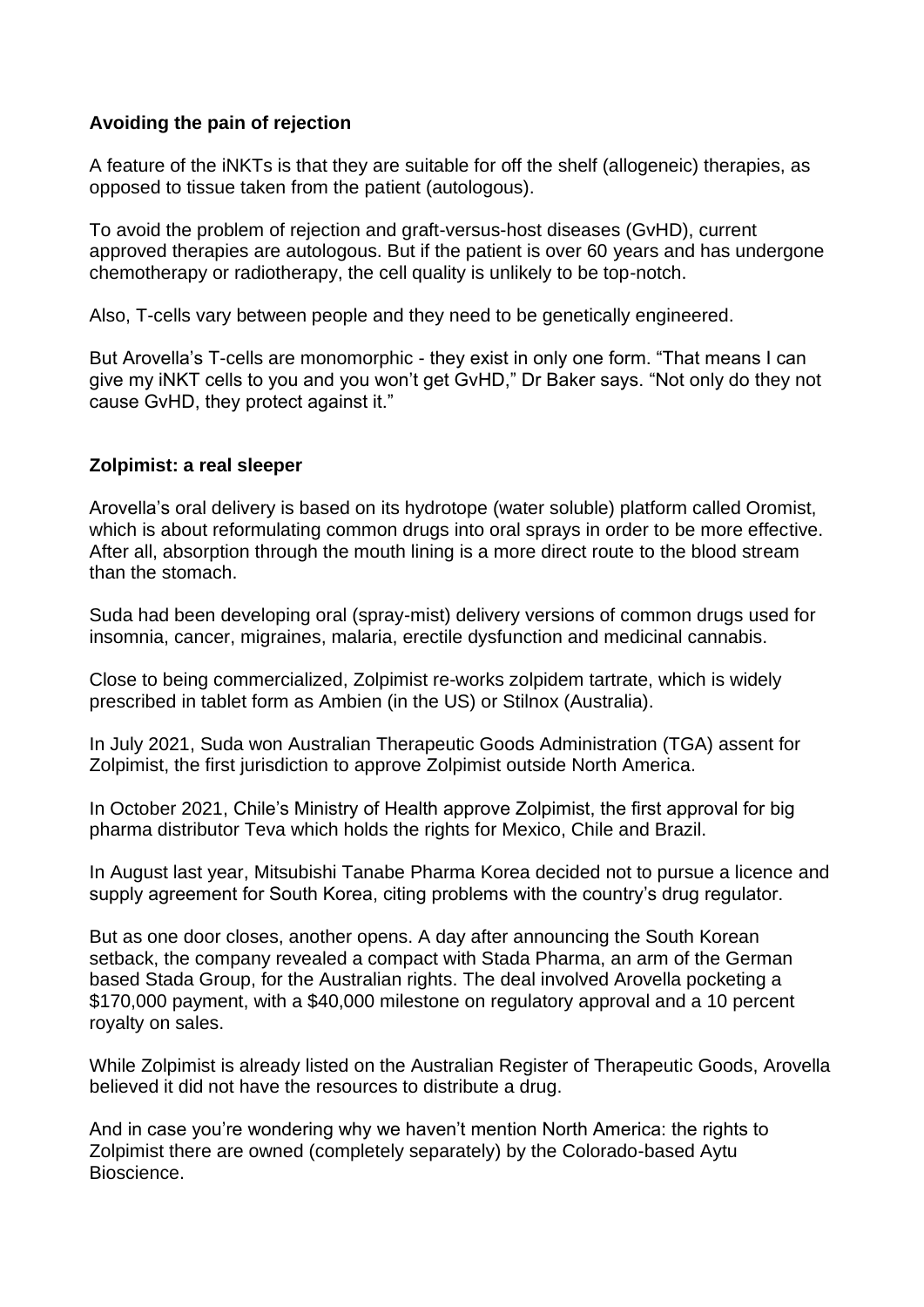#### **Let us spray**

On the cancer front, Anagrelide has been approved by the US Food and Drug Administration and European Medicines Agency for essential thrombocythemia (high blood platelet levels). The spray formulation obviates the cardiotoxic effect of going through the liver.

With its migraine program, sumatriptan, Suda is partnered with India's pharma house Strides. Sumatriptan is the generic name for Glaxosmithkline's blockbuster drug Imitrex.

This deal involves upfront and milestones of \$6 million, with Strides ponying up for \$4 million of development costs (including clinical trials). Strides has the US franchise and has the first right of refusal for other territories.

The company was developing Artimist, the spray version of the malarial drug artemether. But after formulation and other setbacks, the program has been Morteined, even though malaria remains the biggest killer in the third world.

Arovella was also discussing oral spray cannabis drug delivery with Zelira Therapeutics and Cann Pharma, but not anymore. Plans for Duromist, a reformulation of the off-patent erectile dysfunction drug Viagra, also failed to firm up.

#### **Finances and performance**

Arovella has been twice to the well in the last 12 months.

In January underwent \$4.57 million placement at 3.8 cents, with biggest shareholder Merchant Funds chipping in \$3 million. An underwritten, oversubscribed share purchase plan raised a further \$1.5 million. That largesse provides enough cash in bank to do manufacturing and basic non-clinical work.

"Taking these programs to the clinic is capital intensive and I'm not hiding the fact we will need to raise more money," Dr Baker says.

He says investors were buoyed by the support of Merchant, which has also backed Polynovo, Dimerix, Race Oncology, Auscann and Bard1 (now Inoviq).

Over the last 12 months, Arovella shares have traded between 3.3 cents (mid-May 2021) and 7.0 cents (mid-July 2021). In the last five years, the shares peaked at 44 cents in early 2017, but taking the October 2019, 25-to-one consolidation into account, the then Suda hit the equivalent of \$1.725 in late 2013.

## **Big ticket hires**

Arovella's immune-oncology push is being aided by two recent big-ticket hires.

In January 2022 the company announced Dr Mini Bharathan as head of development and translational medicine.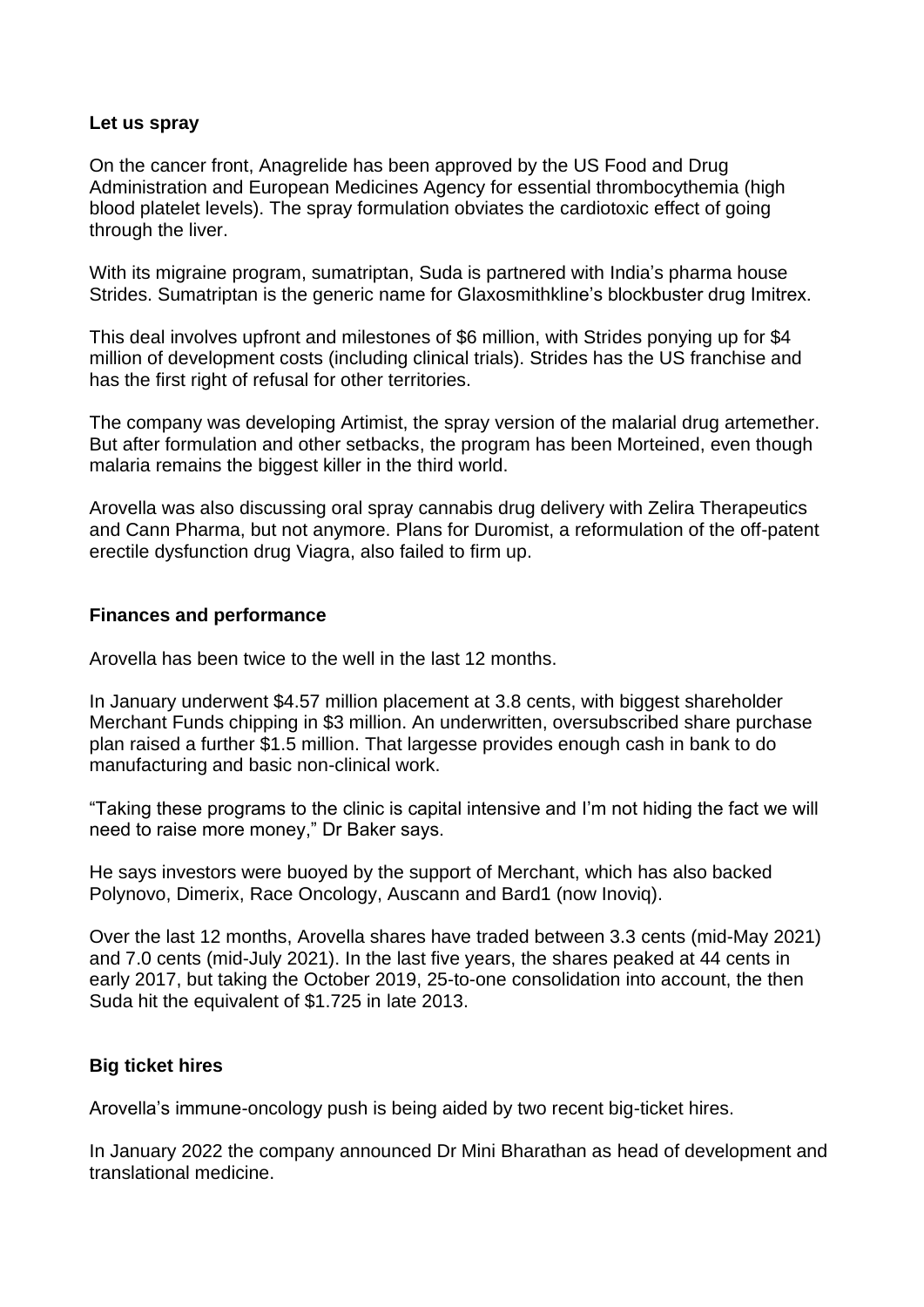Dr Bharathan held a similar role at Cellectis, which is using gene editing to deliver allogeneic cell therapies. A doctor of veterinary medicine, Dr Bharathan also had senior roles at Celgene, Celularity and Immatics.

Last August, the company appointed Dr Sandhya Buchanan, a cell and gene therapy manufacturing expert as head of manufacturing and quality.

Dr Buchanan had a senior role at off-the-shelf cell specialist Atara Biotherapies and has also toiled at Novartis, Fujifilm, Diosynth and Torque Biotherapeutics.

## **Dr Boreham's diagnosis:**

When we last covered Suda in September 2020 the world was in the grip of the plague but the Perth-based company was conducting business as usual (including research and development) in Western Australia.

"With a circa \$14 million market cap Suda is being priced to fail," we opined. "Or perhaps the stock is a bargain in the context of frothy valuations elsewhere in the sector?"

While the overly optimistic valuations largely have been taken care of, Arovella remains priced to fail with a \$14 million enterprise value (market cap less cash).

Dr Baker notes the other iNKT companies have had "significant commercial events".

Okay, seeing you asked …

US start-up Appia Bio raised \$US52 million in May 2021 and then entered a partnership with Gilead subsidiary Kite Pharma, involving up to \$US875 million in upfront payments and milestones.

Around the same time, Athenex acquired US counterpart Kuur Therapeutics for \$US70 million upfront and \$US115 million in milestones.

MiNK Therapeutics raised \$US40 million and listed on the Nasdaq in October last year. The company roared to a \$US670 million valuation but is now valued at … \$US40 million.

In our view, Suda needs to maintain a laser-like focus on commercial and clinical progress, rather than just talk up prospects as it did in the past. It also needs to be careful with its cash in these now unforgiving market conditions. While Zolpimist is a short-term cash contributor, the longer-term fortunes will rest with oncology.

Dr Baker says: "The iNKT therapy has been shown to work. We now just have to prove it's scalable - and the rest of it."

## *Disclosure: Dr Boreham is not a qualified medical practitioner and does not possess a doctorate of any sort. He is proud to have ink in his blood and hopes he never needs iNKT in his blood.*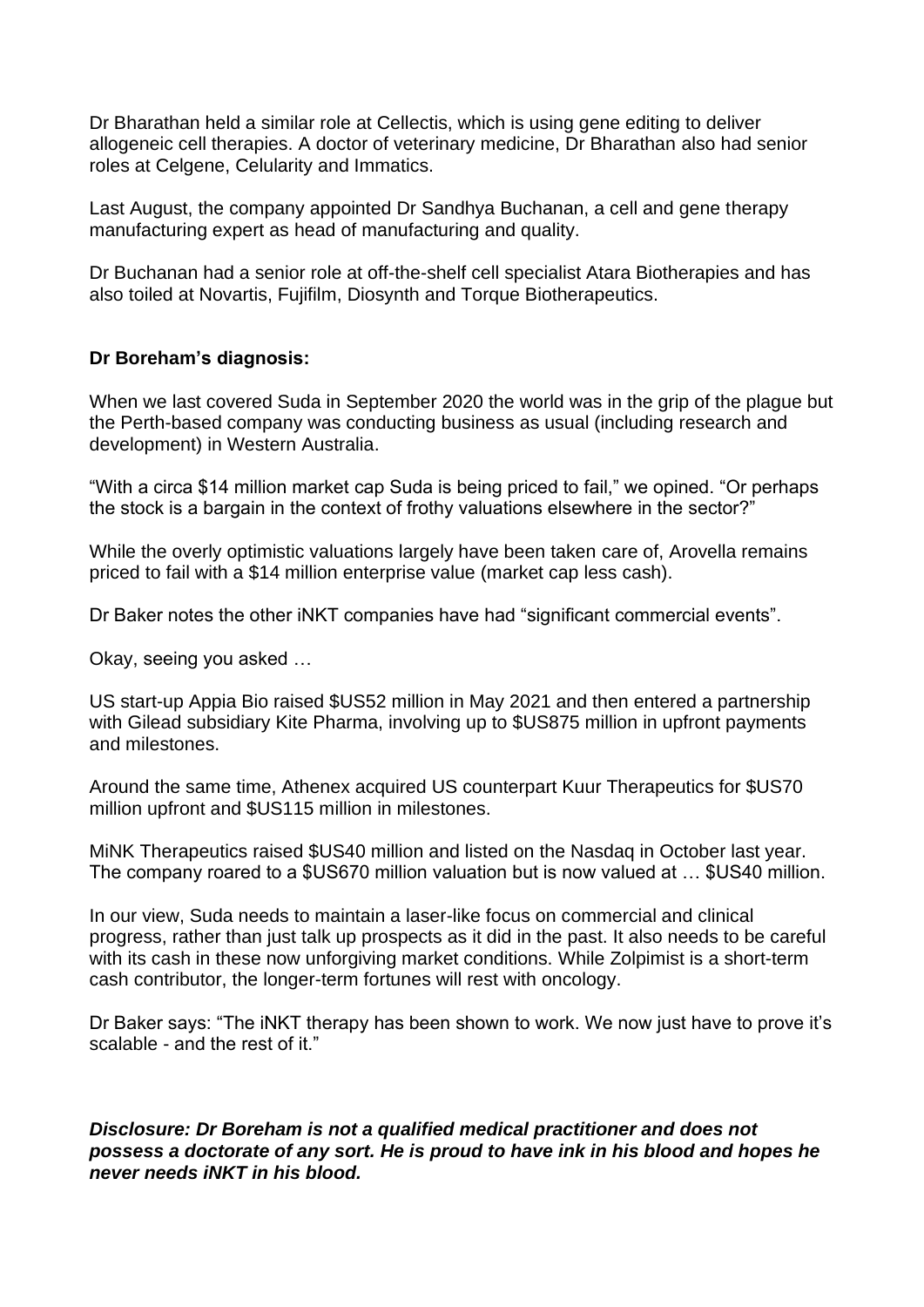# STARPHARMA:

Starpharma says that the Australian Therapeutic Goods Administration has reclassified its Viraleze nasal spray as a medical device.

In March, the TGA told Biotech Daily that "based on information provided by Starpharma to the TGA and information they have published in the public domain, Viraleze would be a medicine not a medical device" (BD: Mar 4, 2022).

At that time, Starpharma said it disputed the TGA classification of its Viraleze nasal spray as a medicine rather than a medical device and had submitted an application to the TGA for its Viraleze anti-viral nasal spray as a medical device "in keeping with the approach taken in multiple other jurisdictions".

In its April 29, 2022 quarterly cashflow and activities report the company said the TGA had "confirmed that it is appropriate that the nasal spray product be reviewed in accordance with its classification as a medical device".

"This determination follows thorough review by the TGA of the extensive mechanistic data on the product and aligns the regulatory classification with the product's classification in more than 30 other countries," the company said.

The company previously said Viraleze contained the same anti-viral SPL7013 as its Vivagel BV for bacterial vaginosis and its condom coatings and in August, said that a 40 healthy volunteer study of Viraleze showed it was safe and well-tolerated, and SPL7013 was not absorbed into the bloodstream (BD: Aug 17, 2021).

Starpharma has said on several occasions that SPL7013 kills more than 95 percent of severe acute respiratory syndrome coronavirus-2 (Sars-Cov-2) and its variants within one minute, in-vitro (BD: Mar 1, 2022).

Today, Starpharma chief executive officer Dr Jackie Fairley told Biotech Daily that the company was "pleased with the recent confirmation that our SPL7013 nasal spray product meets the TGA's definition of a medical device".

"This confirmation follows thorough review by the TGA of the extensive mechanistic data on the product and aligns the regulatory classification with the product's classification in more than 30 other countries, including the UK," Dr Fairley said.

The TGA told Biotech Daily that "following a reconsideration of the March 4, 2022 decision, taking into account further submissions from Starpharma … [it] determined that Starpharma's nasal spray product meets the definition of a medical device".

The TGA said the information was "background" because the Government had called an election and was in "caretaker" mode, but did not state when the decision was made. Starpharma was up two cents or 2.65 percent to 77.5 cents.

## RECCE PHARMACEUTICALS

Recce says a review of 10 healthy subjects dosed with 2,000mg of R327 showed "good safety and tolerability" and it would proceed to intravenous 4,000mg.

In April, Recce said a review of 10 healthy subjects, dosed with 1,000mg of the R327 synthetic anti-infective, showed "good safety and tolerability" and it would proceed to highdose cohorts, starting with intravenous 2,000mg (BD: Apr 12, 2022).

Today, Recce said it had a unanimous recommendation from the safety committee to continue the higher-dose cohorts of R327, starting with 4,000mg intravenously.

The company said the phase I trial was an ascending dose, randomized, placebocontrolled, parallel, double-blind, study evaluating the safety and pharmacokinetics of R327, across eight sequential dosing cohorts of 50mg to 16,000mg.

Recce said the study was on track to complete dosing by December 2022. Recce fell 1.5 cents or 1.8 percent to 80 cents.